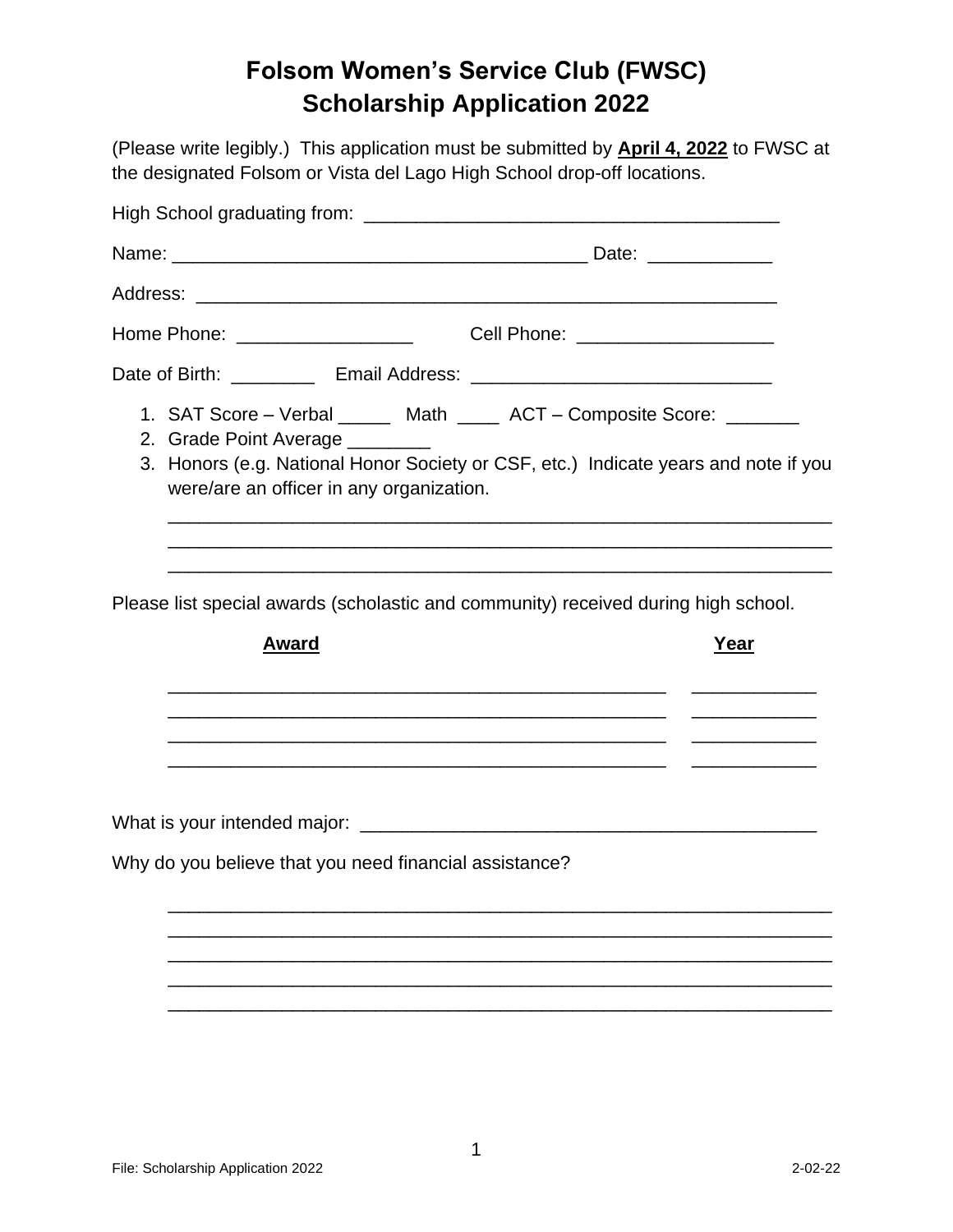## **Folsom Women's Service Club (FWSC) Scholarship Application 2022**

In the space provided, please indicate your family's adjusted gross income from last year's tax return:

- \_\_\_\_\_ Under \$25,000
- \_\_\_\_\_ \$26,000 to \$40,000
- $\frac{1}{2}$  \$41,000 to \$55,000
- \_\_\_\_\_ \$56,000 to \$70,000
- \_\_\_\_\_ \$71,000 to \$85,000
- \_\_\_\_\_ \$86,000 to \$100,000
- \_\_\_\_\_ \$101,000 to \$150,000
- **\$151,000 or more**

| Total number of dependents  |
|-----------------------------|
| in your parent(s) family,   |
| including yourself: ____    |
| Number of children at home: |
|                             |

Ages: \_\_\_\_\_\_\_\_\_\_\_\_\_\_\_\_\_

Other financial considerations:

List participation in school activities and elected positions:

| <b>Activity</b> | Year |
|-----------------|------|
|                 |      |
|                 |      |
|                 |      |

\_\_\_\_\_\_\_\_\_\_\_\_\_\_\_\_\_\_\_\_\_\_\_\_\_\_\_\_\_\_\_\_\_\_\_\_\_\_\_\_\_\_\_\_\_\_\_\_\_\_\_\_\_\_\_\_\_\_\_\_\_\_\_\_ \_\_\_\_\_\_\_\_\_\_\_\_\_\_\_\_\_\_\_\_\_\_\_\_\_\_\_\_\_\_\_\_\_\_\_\_\_\_\_\_\_\_\_\_\_\_\_\_\_\_\_\_\_\_\_\_\_\_\_\_\_\_\_\_ \_\_\_\_\_\_\_\_\_\_\_\_\_\_\_\_\_\_\_\_\_\_\_\_\_\_\_\_\_\_\_\_\_\_\_\_\_\_\_\_\_\_\_\_\_\_\_\_\_\_\_\_\_\_\_\_\_\_\_\_\_\_\_\_ \_\_\_\_\_\_\_\_\_\_\_\_\_\_\_\_\_\_\_\_\_\_\_\_\_\_\_\_\_\_\_\_\_\_\_\_\_\_\_\_\_\_\_\_\_\_\_\_\_\_\_\_\_\_\_\_\_\_\_\_\_\_\_\_ \_\_\_\_\_\_\_\_\_\_\_\_\_\_\_\_\_\_\_\_\_\_\_\_\_\_\_\_\_\_\_\_\_\_\_\_\_\_\_\_\_\_\_\_\_\_\_\_\_\_\_\_\_\_\_\_\_\_\_\_\_\_\_\_

List participation in community activities (church, Red Cross, Scouts, volunteering, tutoring, etc.)

| <b>Activity</b> | Year |
|-----------------|------|
|                 |      |
|                 |      |
|                 |      |
|                 |      |
|                 |      |